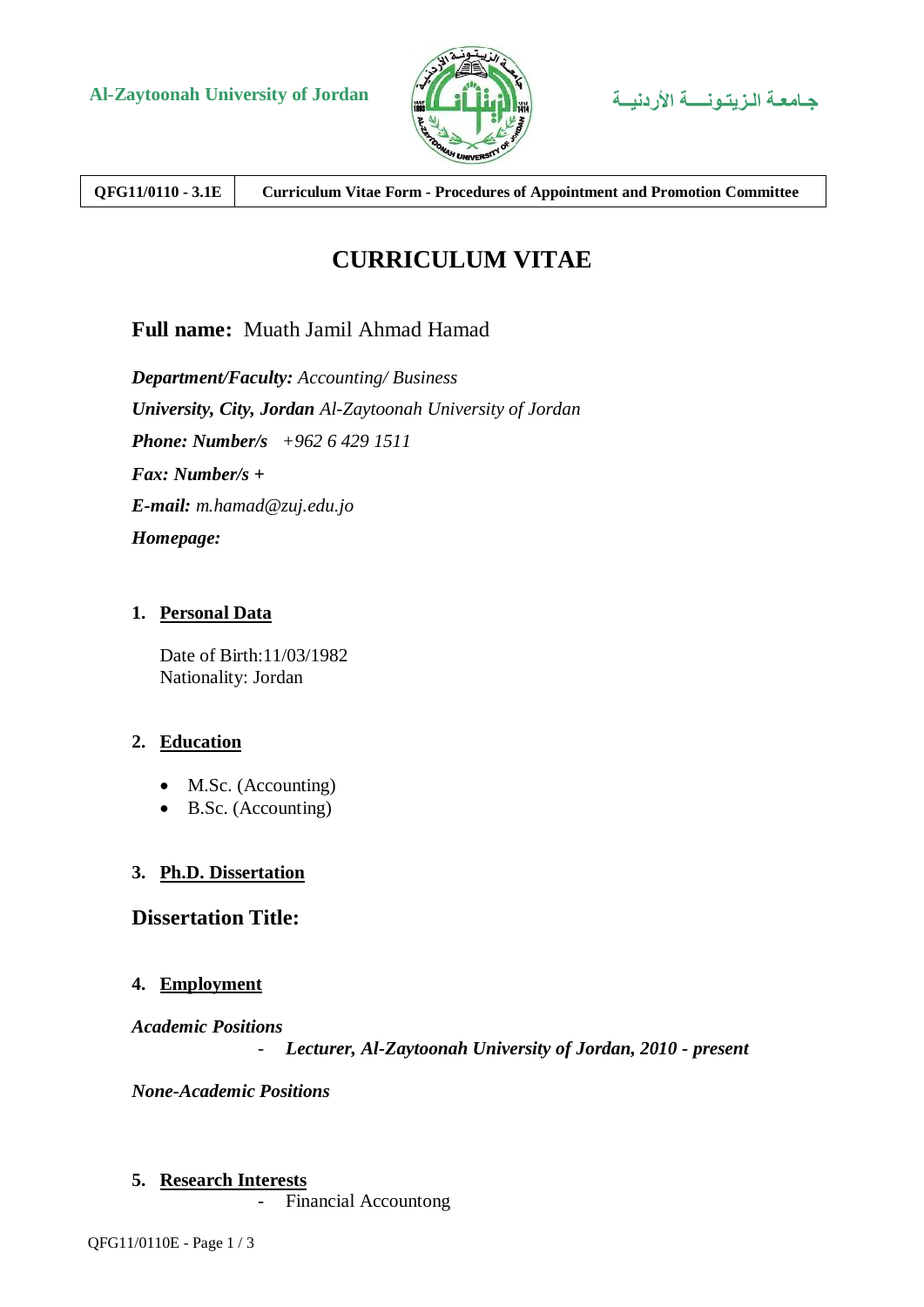



**QFG11/0110 - 3.1E Curriculum Vitae Form - Procedures of Appointment and Promotion Committee**

## **6. Membership in Scientific Societies and Associations**

## **7. Teaching Experience**

*Graduate Courses*

#### *Undergraduate Courses*

## **8. Supervision of Graduate Research**

| No. | Name of Student | Title of Thesis | Date of<br><b>VIVA</b> |
|-----|-----------------|-----------------|------------------------|
|     |                 |                 |                        |
|     |                 |                 |                        |
|     |                 |                 |                        |
|     |                 |                 |                        |

## **9. Membership of Committees**